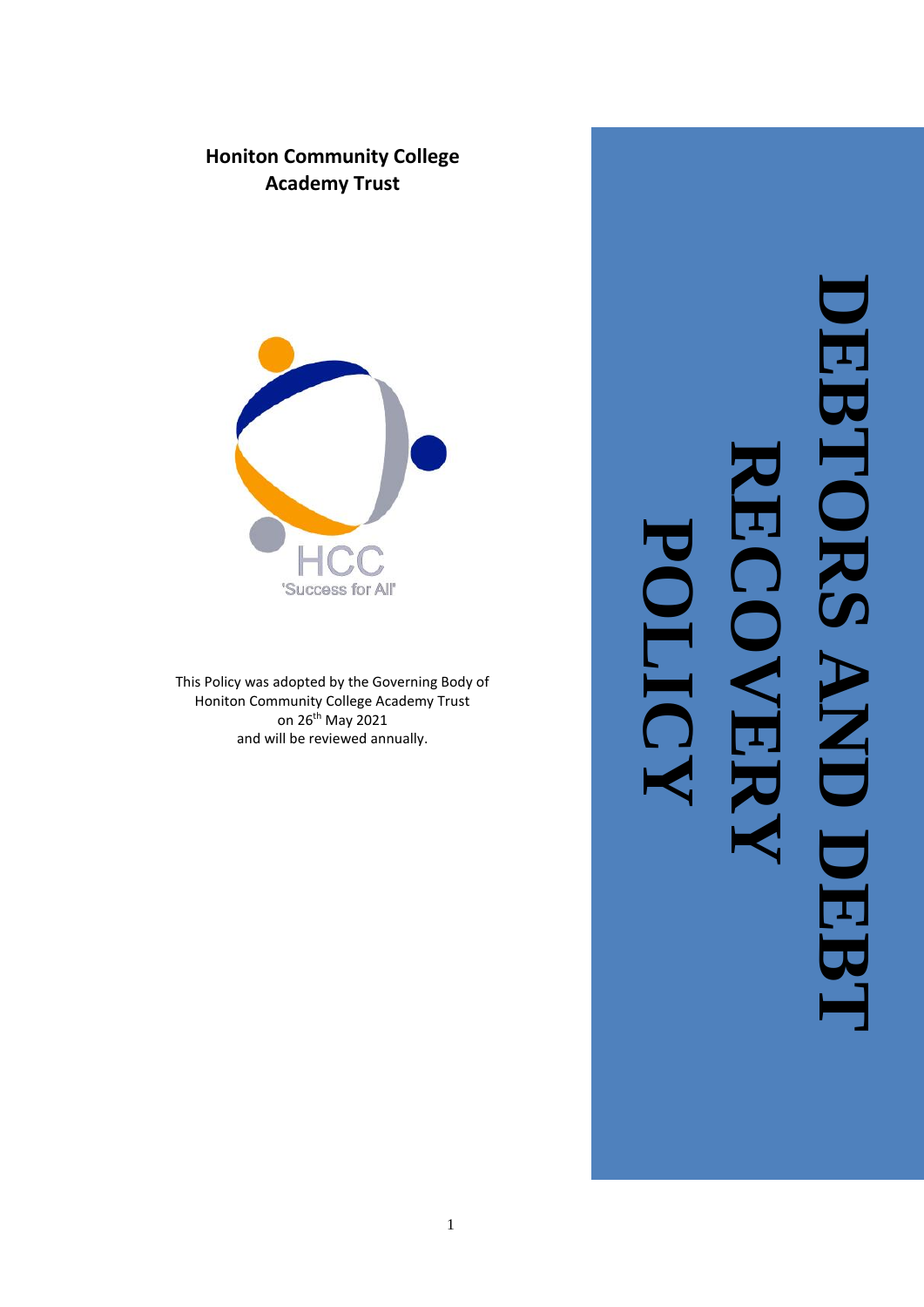The College will take all reasonable measures to collect debts as part of its management of public funds. A debt will be written off only after all reasonable measures (commensurate with the size and nature of the debt) have been taken to recover it.

### **1. Debt Recovery**

Any sums above £1,000 will be referred to the Resources Committee for approval for write-off.

- the relevant financial regulations and guidance set out in the Academies Financial Handbook and any other legal requirements will be adhered to.
- a formal record of any debts written off will be maintained and this will be retained for 7 years (the form of this record is specified below).
- the College where it feels appropriate will initiate legal action to recover debts.
- the Director of Finance and Resources may write-off or reduce any debt belonging to the College which does not exceed £1,000

In general payment for all goods and services, including lettings supplied by the College should be paid in advance or by invoice which will be raised at the point of supply. In some cases, payment can be made in arrears.

- Invoices will clearly state by which date payment is due.
- Correspondence with parents eg College trips should clearly state when the final payment is due.
- Tuition fees will be paid termly in advance or by an agreed payment system.

### **2. Invoicing and payment periods**

All invoices are expected to be paid in full within 30 days of being issued.

The Board of Governors may consider that an 'acceptable' recovery period may vary between different income generating activities; for example;

- College lettings;
- Supply of Services
- Tuition Fees
- Trips and activities.

Debt recovery procedures will be applied on overdue payments.

### **3. Reporting of outstanding debt levels**

The Finance Officer will ensure that the level of outstanding debt is regularly monitored.

Suitable records will be maintained to detail individual debts and the total value of debt to the College in order that it can be determined at any time and reported to the Resources Committee.

The Resources Committee will review the level of outstanding debts every term to determine whether this level is acceptable and whether action to recover debts is effective.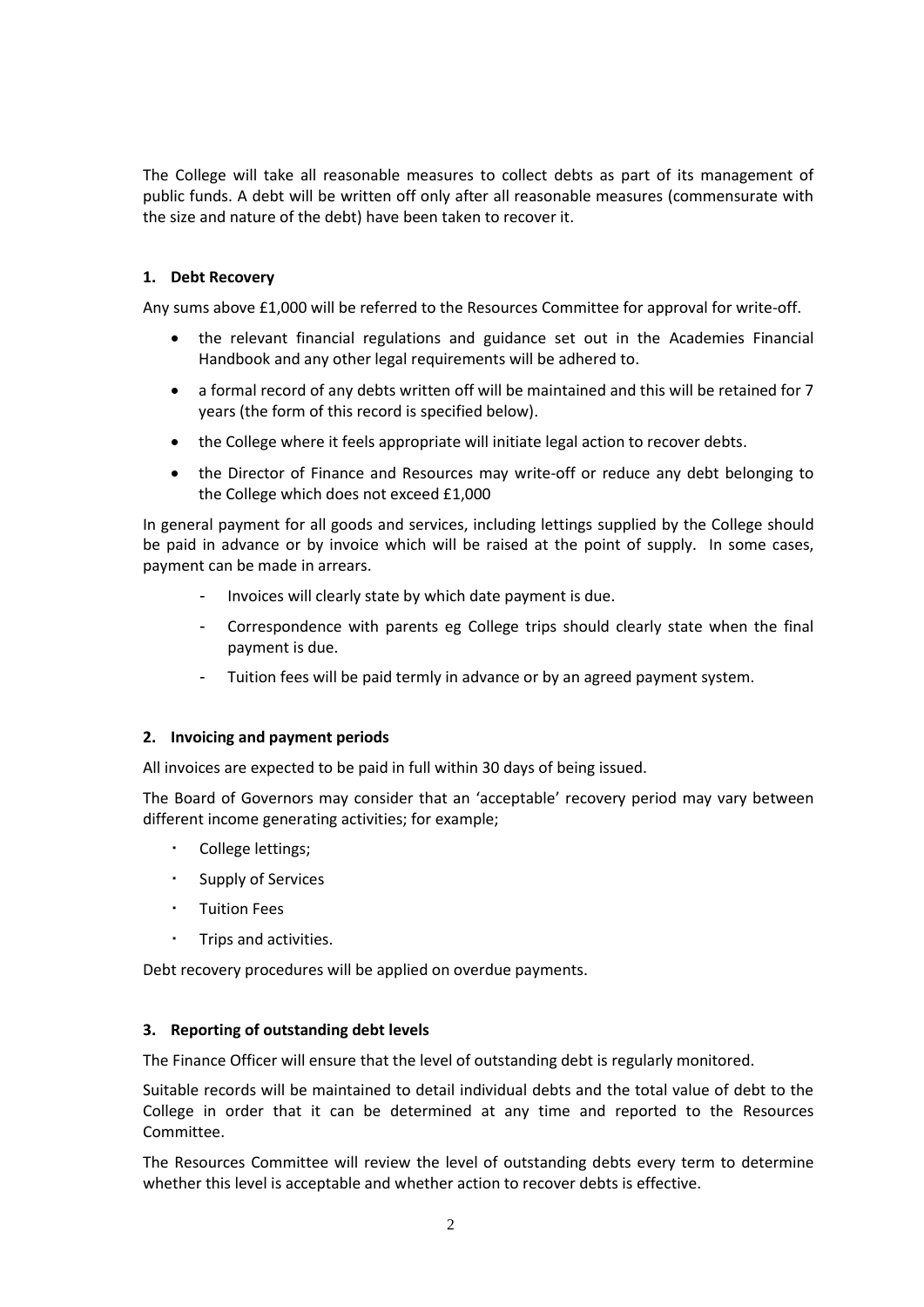### **4. Debt Recovery Procedures**

. **Details of all reminders, whether verbal or in writing, should be maintained. Where a letter is issued, a copy must be retained on file.**

It is important that at least two reminders are sent.

### **a** *Initial 'overdue payment' reminder*

An initial reminder may be informal and can be made either in person or by telephone.

The date of the initial reminder should be recorded.

### **b** *First 'overdue payment' reminder letter/email*

A formal reminder letter or email should be issued 2 weeks after the informal reminder – the date of the initial reminder should be recorded in the letter.

### **c** *Second 'overdue payment' reminder letter/email*

A second reminder letter or email will be issued 2 weeks after the first reminder letter.

### **5. Failure to settle a debt**

If after 2 written/email reminders, a response or payment is not received it will be referred to the Director of Finance and Resources.

A letter or email may at this stage be sent to the debtor advising them that the matter will be referred to our legal advisors.

The debtor may be advised that they will be required to pay in advance for all future supplies or the supply will no longer be available to them.

This decision and its basis will be recorded and reported to the Resources Committee.

### **6. Negotiation of repayment terms**

Debtors are expected to settle the amount owed by a single payment as soon as possible after receiving the first 'overdue payment' reminder.

### **However, if people are unable to pay;**

The College may reduce or cancel a debt in certain circumstances. A sensitive approach to debt recovery will be carried out, taking factors such as the following into account:

- Hardship
- Ill health
- Cost of recovery
- Multiple debt where someone owes more than one debt to the College. In this situation an attempt to agree one repayment plan to include all debts will be established.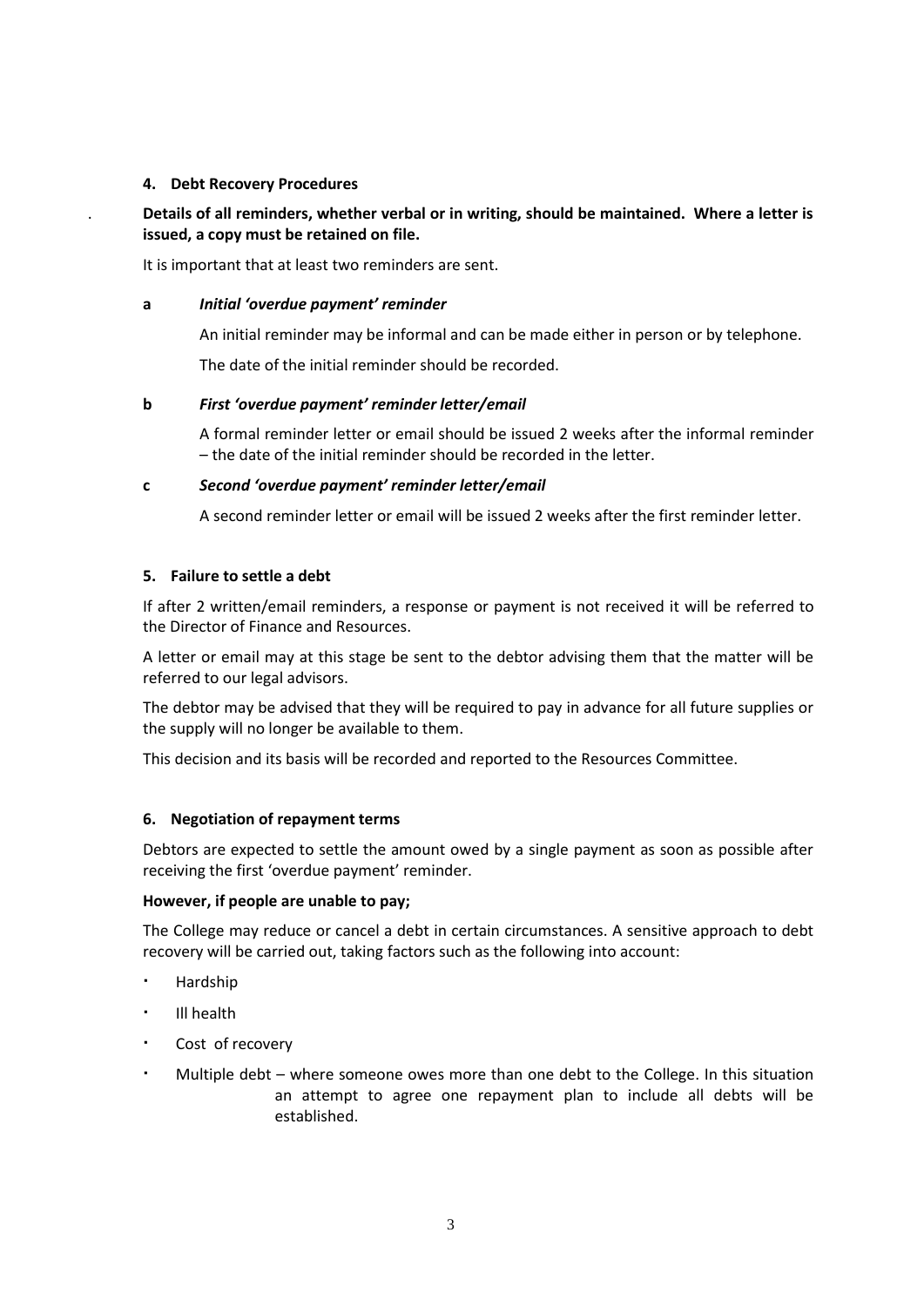If a debtor requests for 'repayment terms' these may be negotiated at the discretion of the Director of Finance and Resources subject to the £1,000 limit.

A record of all such agreements entered into will be retained.

In all cases, a letter will be issued to the debtor confirming the agreed terms for repayment.

The settlement period should be the shortest that is judged reasonable.

The Director of Finance and Resources will decide whether any debtor who has been granted extended settlement terms will in future be required to pay in advance.

This decision and its basis will be recorded and reported to the Resources Committee.

### **7. Costs of debt recovery**

Where the College incurs material additional costs in recovering a debt then College will seek to recover such costs from the debtor.

The debtor will be formally advised in writing that they will be required to pay the additional costs incurred by the College in recovering the debt.

This policy will be reviewed and approved annually by the Resources Committee.

• May 2020– Policy Review by Matt Burrell (Director of Finance and Resources)